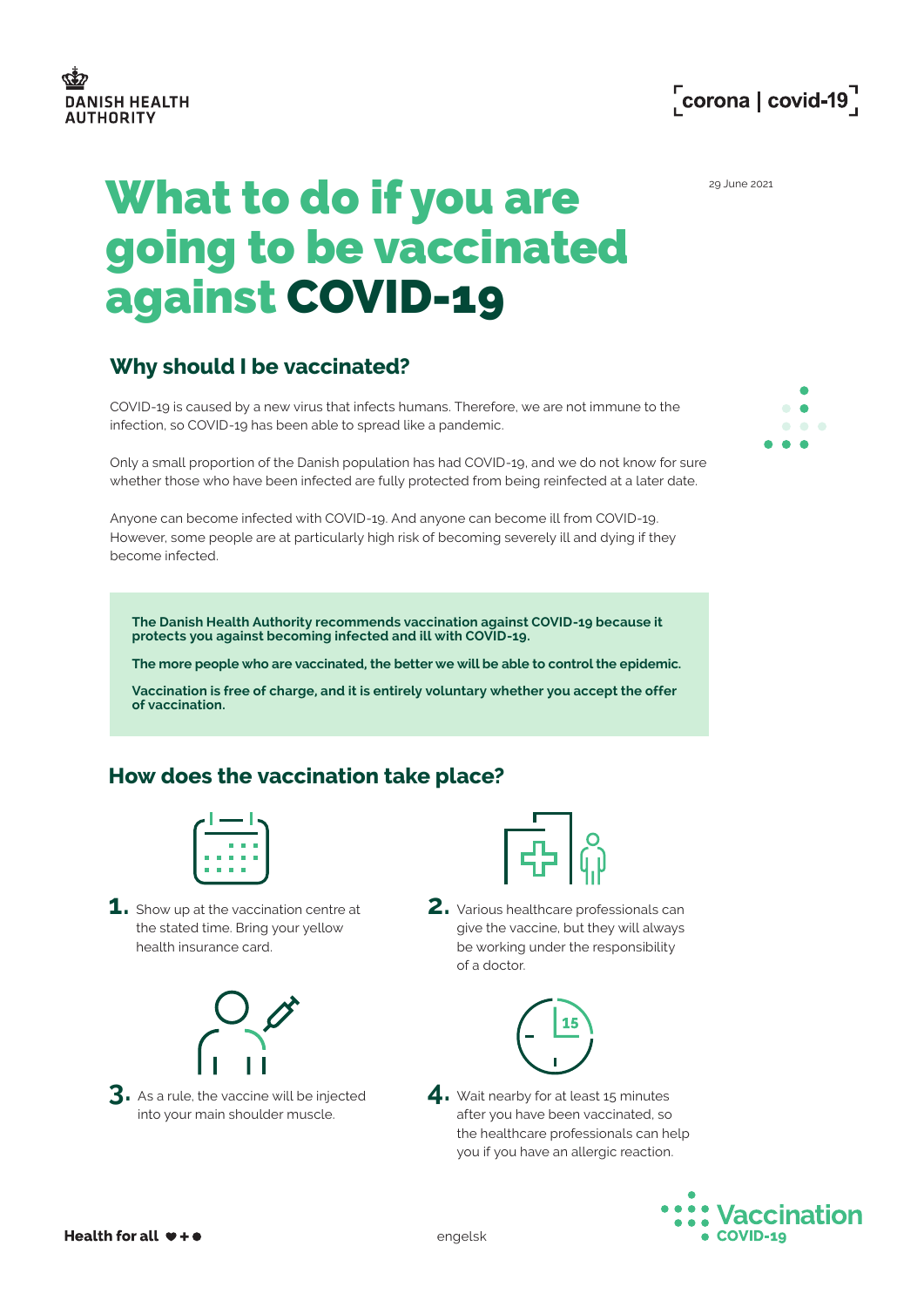# Corona | covid-19<sup>7</sup>

# **What are the possible side effects?**

All vaccines have side effects, but not everyone who is vaccinated experiences side effects. In general, the side effects are mild and transient, and we consider the COVID-19 vaccines to be a very safe and highly documented. The most common side effects that people may experience when being vaccinated with any of the COVID-19 vaccines are listed below.



| <b>Examples of rare side effects</b>                                                                    |
|---------------------------------------------------------------------------------------------------------|
| • Severe allergic reactions<br>• Difficulty breathing<br>$\cdot$ Skin rashes<br>$\cdot$ Facial swelling |

Most people will experience pain at the injection site. Many people will experience general reactions such as muscle pain or a slight fever, which are generally signs that your body's immune system is reacting as it should to the vaccine. You do not need to call your doctor if you experience these known and transient side effects.

In rare cases, you may experience a severe allergic reaction immediately after you have been vaccinated. If you have a severe drug allergy, for example, you should be aware of this before being vaccinated. Emergency staff will always be on hand at the COVID-19 vaccination centres to deal with any severe allergic reactions.

There is a slight difference between which side effects and reactions are most common with the different vaccines. Read more at **[sst.dk/en/English/Corona-eng/Vaccination-against-](http://sst.dk/en/English/Corona-eng/Vaccination-against-COVID-19)[COVID-19](http://sst.dk/en/English/Corona-eng/Vaccination-against-COVID-19)**.

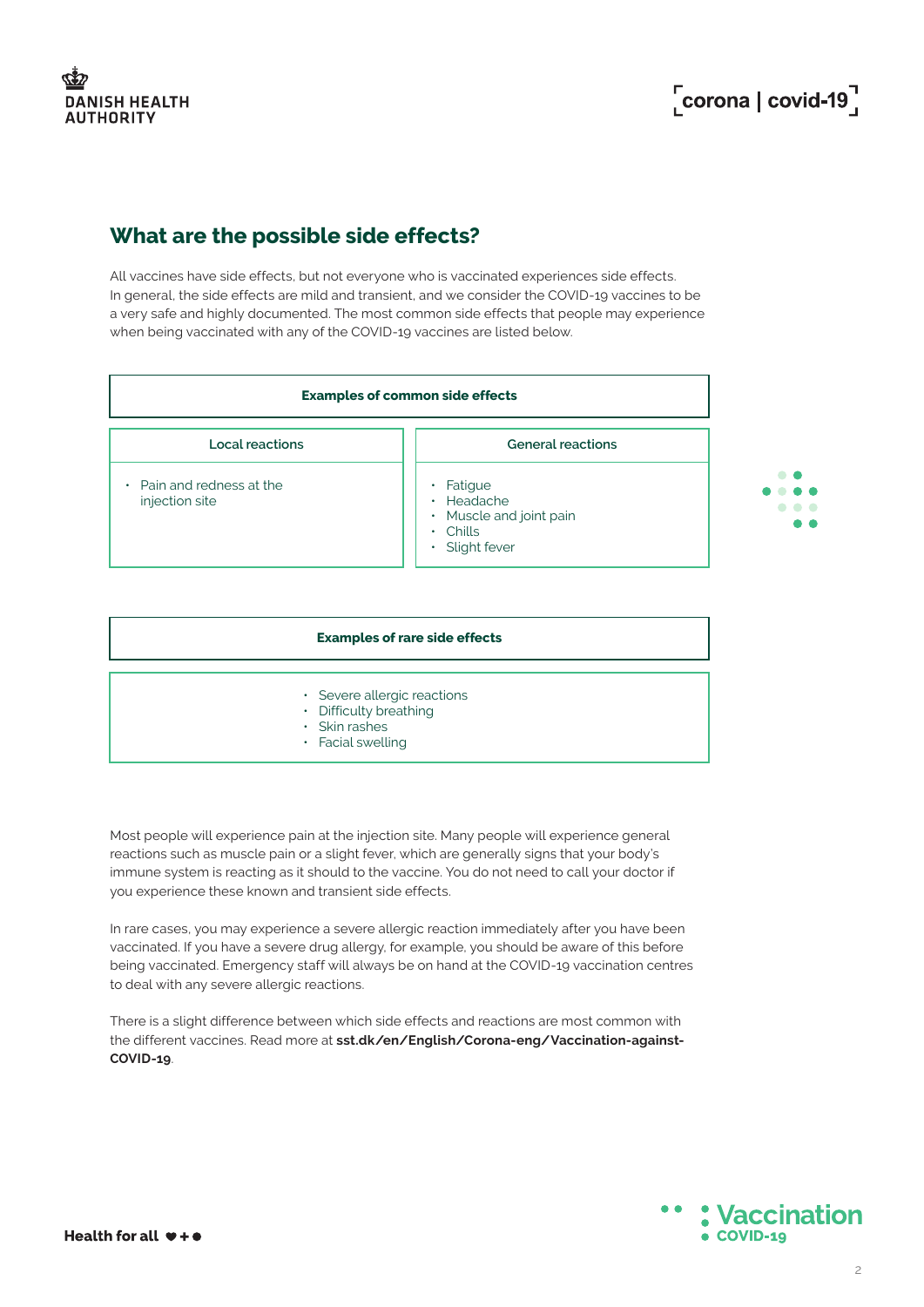

# Corona | covid-19<sup>7</sup>

#### **How do the vaccines work?**

The approved COVID-19 vaccines contain small strands of genetic code made from so-called nucleic acids (RNA or DNA), which are naturally occurring substances in the human body. For the Comirnaty® and Spikevax® (previously known as COVID-19 Vaccine Moderna®) vaccines, the strands of code are encapsulated in fats.

Once the strands of genetic code enter the body's cells, the code is translated to a protein which is specific to novel coronavirus. These proteins stimulate the body's immune system to make protective antibodies and special immune cells so that the immune system can recognise and break down the virus if you become infected at a later date.

The strand of code and the excipients in the vaccine are quickly broken down by the body after they have performed their task.



**1.** The vaccine contains small strands of code



**2.** The encapsulation helps to bring the strand of code inside the body's cells. The encapsulation is then quickly broken down by the body's enzymes.



**3.** The small strands of code cause the cell to produce new proteins, which settle on the outside of the cell and stimulate the body's immune system to form antibodies and immune cells.



4. Antibodies and immune cells can break down the virus if you become infected at a later date. The strand of code is broken down in the cell once it has finished performing its task.